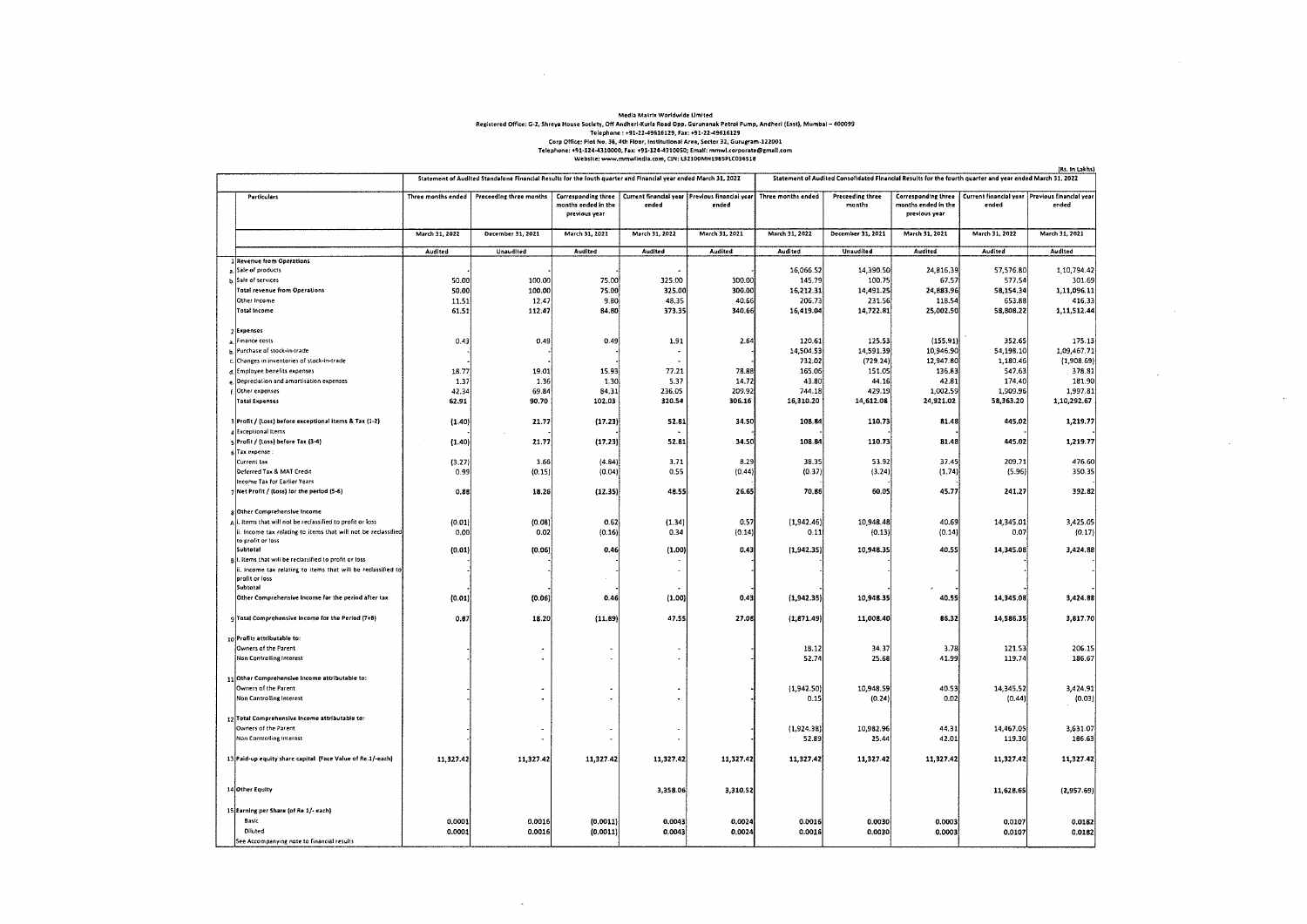**Notes:** 

- **1** The above Audited Standalone and Consolidated Financial Results for the fourth quarter and financial year ended March 31, 2022 have been reviewed and recommended by the Audit Committee and approved by the Board of Directors of the Company at their respective meetings held on May 27, 2022.
- **2** The above Financial Results are in compliance with the Indian Accounting Standards (Ind AS) as prescribed under Section 133 of the Companies Act, 2013 read with Companies (Indian Accounting Standards) Rules, 2015 as amended from time to time .
- 3 The Company is registered with Reserve Bank of India (RBI) vide registration no. 13.01287 dated August 13, 1999 as an NBFC Company. The Company had applied for deregistration as NBFC, however, as per the extant guidelines of RBI, the Company shall continue as NBFC till the time it reduces its investment below 50% of total assets to qualify for deregistration and would continue to do compliances of NBFC as applicable.
- **4** The Consolidated Audited Financial Results for the fourth quarter and financial year ended March 31, 2022 represents the result of the Company including its subsidiary companies, namely nexG Devices Private Ltd.(NDPL) and Media Matrix Enterprises Private Ltd.(MMEPL).
- 5 On Standalone and Consolidated basis, the Company is engaged in the business of "Digital Media and Electronic Items trading". Therefore, there is no separate reportable segments as per Ind AS- 108 "Operating Segment".
- **6** The Company conducts its operations along with its subsidiaries. The Consolidated Audited Financial Statements for the fourth quarter and financial year ended March 31, 2022 are prepared in accordance with the principles and procedures for the preparation and presentation of the consolidated accounts as set out in the IND AS 110 notified under Section 133 of the Companies Act, 2013 read with relevant rules issued thereunder. The financial statements of the parent company and its subsidiaries for the fourth quarter and financial year ended March 31, 2022 have been combined on a line by line basis by adding together the books value of like items of assets, liabilities, income and expenses, after eliminating intra group balances, transactions and resulting unrealised gains/losses. The consolidated financial statement are prepared by applying uniform accounting policies.
- 7 During the first quarter, as a result of lock down in various parts of the Country, one of the subsidiaries sales for the quarter ended June 30, 2021 had been impacted. Though the liquidity position has been impacted but is in the nature of short term and will not impact Company's ability to service its debts and other financial arrangements. The Company's assets are safe and following up all adequate internal financial and operational controls. The Management has evaluated the impact on its financial results and have made appropriate adjustments, wherever required on revenue, debtors and actuarial assumptions. In assessing the recoverability of its assets including receivables and inventories, the Company has considered internal and external information up to the date of approval of these financial results including economic forecasts. The above evaluations are based on scenario analysis carried out by the management and internal and external information available up to the date of approval of these results, which are subject to uncertainties that COVID-19 outbreak might pose in future on economic recovery.
- 8 Other Comprehensive Income includes Rs. (1,942.72) lakhs and Rs. 14,347.15 lakhs for the fourth quarter and financial year ended March 31, 2022 respectively,being (loss)/income due to change in fair value of Investments held by one of the subsidiaries company. In accordance with Ind AS 32 'Financial Instruments', such investment has been classified as 'Financial assets measured at FVTOCI' and measured at fair value in consolidated financial results.
- **9** The Code on Social Security, 2020 ('Code') relating to employee benefits during employment and post-employment benefits received Presidential assent in September 2020. The Code has been published in the Gazette of India. The Ministry of Labour and Employment ('Ministry') has released draft rules for the Code on November 13, 2020 and has invited suggestions from stakeholders which are under active consideration by the Ministry. However, the date on which the Code will come into effect has not been notified. The Company will assess the impact of the Code when it comes into effect and will record any related impact in the period in which the Code becomes effective.
- **10** The figures for the quarter ended March 31, 2022 are the balancing figures between audited figures in respect of the full financial year upto March 31, 2022 and the unaudited published year to date figures up to December 31, 2021, which were subject to limited review by the statutory auditors.

**11** Previous period figures have been re-grouped/ re-classified wherever considered necessary to confirm to current period classification.

Place : Gurugram Date; May 27, 2022

**By the order of the Board For Media Matrix Worldwide Limited**  (Sandeed Jairath) Whole time Director cum

DIN 05300460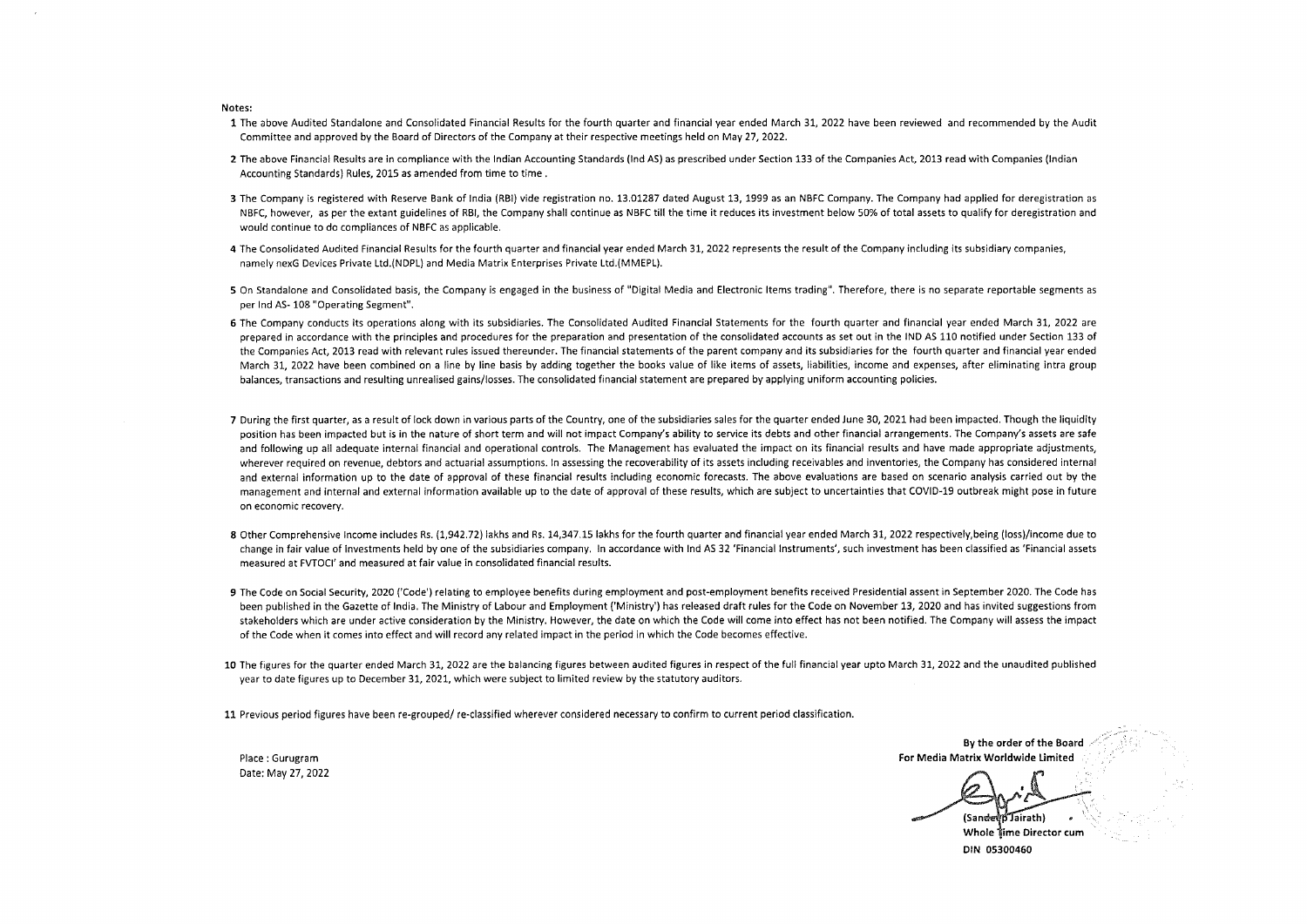|                                                          | <b>Standalone</b>       |                         |                         | Consolidated            |
|----------------------------------------------------------|-------------------------|-------------------------|-------------------------|-------------------------|
| Particulars                                              | As at<br>March 31, 2022 | As at<br>March 31, 2021 | As at<br>March 31, 2022 | As at<br>March 31, 2021 |
|                                                          | Audited                 | Audited                 | Audited                 | Audited                 |
| <b>ASSETS</b>                                            |                         |                         |                         |                         |
|                                                          |                         |                         |                         |                         |
| 1. Financial Assets<br>(a) Cash and Cash Equivalents     | 44.37                   | 128.73                  |                         |                         |
| (b) Bank Balances other than (a) above                   | 2.08                    | 1.97                    | 537.25<br>136.06        | 1,515.45<br>66.18       |
| (c) Receivables                                          |                         |                         |                         |                         |
| i. Trade Receivables                                     |                         |                         | 7,755.58                | 3,665.18                |
| (d) Loans                                                |                         |                         | 4,288.00                | 2,290.00                |
| (e) Investments                                          | 14,587.36               | 14,556.36               | 18,149.23               | 3,750.24                |
| (f) Others Financial Assets                              | 2.15                    | 2.08                    | 425.13                  | 12,525.68               |
| <b>Total Financial Assets</b>                            | 14,635.96               | 14,689.14               | 31,291.25               | 23,812.73               |
| 2. Non-Financial Assets                                  |                         |                         |                         |                         |
| (a) Inventories                                          |                         |                         | 1,408.30                | 2.588.76                |
| (b) Current Tax Assets (Net)                             | 80.77                   | 63.10                   | 167.06                  | 116.02                  |
| (c) Deferred Tax Assets (Net)                            | 5.40                    | 5.62                    | 68.06                   | 169.30                  |
| (d) Property, Plant and Equipment                        | 1.04                    | 0.62                    | 99.95                   | 121.11                  |
| (e) Right-of-Use Assets                                  | 7.95                    | 12.97                   | 39.23                   | 97.88                   |
| (f) Goodwill on consolidation                            |                         |                         | 77.26                   | 154.53                  |
| (g) Other Intangible Assets                              |                         |                         | 0.08                    | 0.49                    |
| (h)Others Non Financial Assets                           | 32.62                   | 26.14                   | 741.25                  | 1,160.38                |
| <b>Total Non-Financial Assets</b>                        | 127.78                  | 108.45                  | 2,601.19                | 4,408.47                |
|                                                          |                         |                         |                         |                         |
| <b>Total Assets</b>                                      | 14,763.74               | 14,797.59               | 33,892.44               | 28,221.20               |
| <b>LIABILITIES AND EQUITY</b>                            |                         |                         |                         |                         |
|                                                          |                         |                         |                         |                         |
| <b>LIABILITIES</b>                                       |                         |                         |                         |                         |
| 1. Financial Liabilities                                 |                         |                         |                         |                         |
| (a) Trade Payables                                       |                         |                         |                         |                         |
| i. Total outstanding dues of micro enterprises and small |                         | 51.10                   |                         | 51.10                   |
| enterprises; and                                         |                         |                         |                         |                         |
| ii. Total outstanding dues of creditors other than micro | 7.49                    | 32.04                   | 2,854.63                | 17,409.24               |
| enterprises and small enterprises.                       |                         |                         |                         |                         |
| (b) Borrowings (other than Debt Securities)              |                         |                         | 7.370.15                | 1.669,90                |
| (c) Lease Liabilities                                    | 8.68                    | 13.00                   | 42.86                   | 101.52                  |
| (d) Other Financial Liabilities                          | 29.29                   | 39.47                   | 482.96                  | 441.28                  |
| <b>Total Financial Liabilities</b>                       | 45.46                   | 135.61                  | 10,750.60               | 19,673.04               |
| 2. Non-Financial Liabilities                             |                         |                         |                         |                         |
| (a) Provisions                                           | 16.23                   | 16.77                   | 38.46                   | 26.95                   |
| (b) Other Non Financial Liabilities                      | 16.57                   | 7.27                    | 147.31                  | 151.48                  |
| <b>Total Non-Financial Liabilities</b>                   | 32.80                   | 24.04                   | 185.77                  | 178.43                  |
|                                                          |                         |                         |                         |                         |
| 3. Equity                                                |                         |                         |                         |                         |
| (a) Equity Share Capital                                 | 11,327.42               | 11,327.42               | 11,327.42               | 11,327.42               |
| (b) Other Equity                                         | 3,358.06                | 3,310.52                | 10,850.20               | (3,616.84)              |
| Equity attributable to owners of the parent              | 14,685.48               | 14,637.94               | 22,177.62               | 7,710.58                |
| (c) Non Controlling Interest                             |                         |                         | 778.45                  | 659.15                  |
| <b>Total Equity</b>                                      | 14,685.48               | 14,637.94               | 22,956.07               | 8,369.73                |
|                                                          |                         |                         |                         |                         |
| Total Liabilities and Equity                             | 14,763.74               | 14,797.59               | 33,892.44               | 28.221.20               |

 $\sim 10^6$